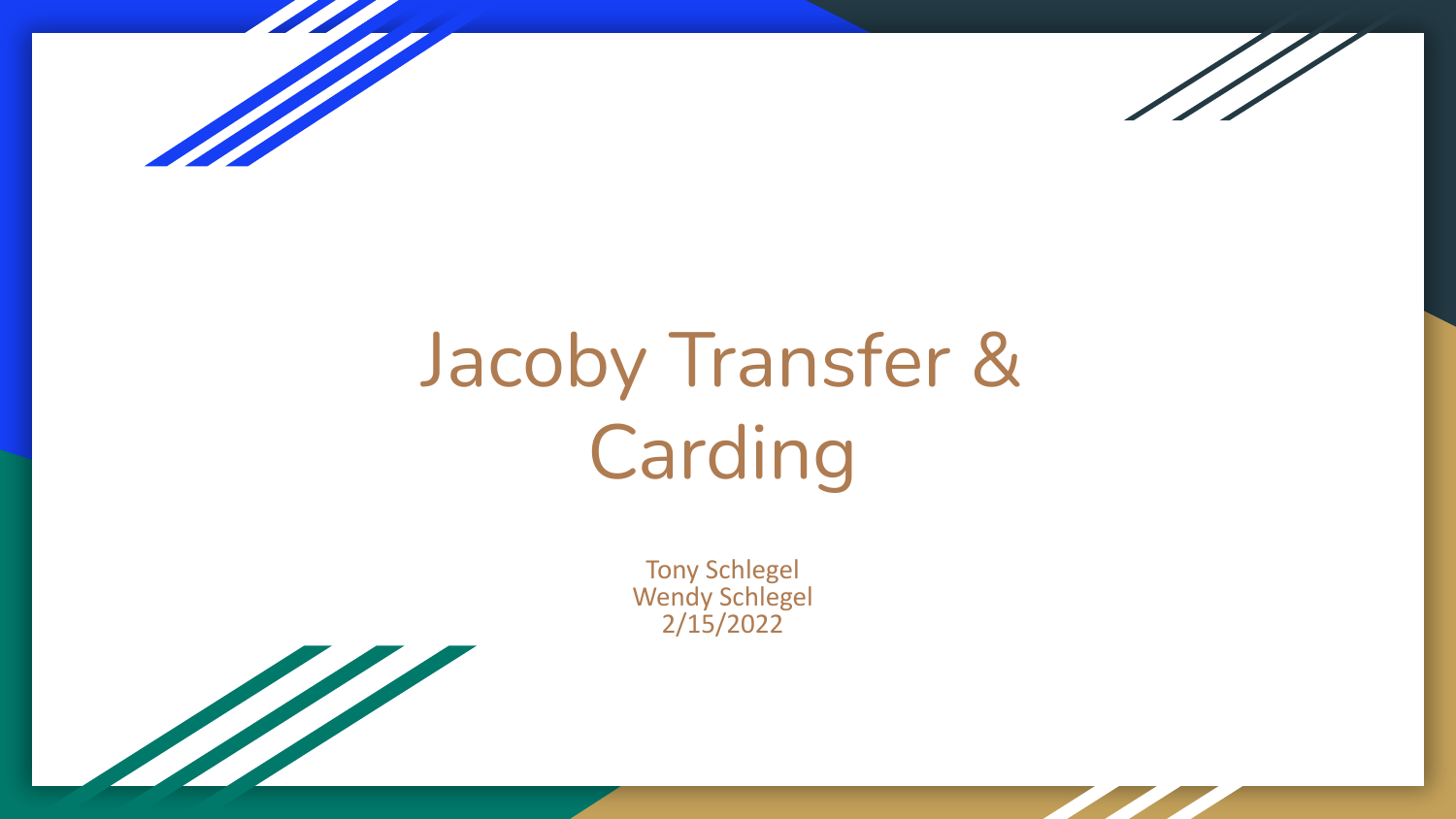

## Agenda:

- Brief review of Jacoby Transfers
- Leads
- Play hands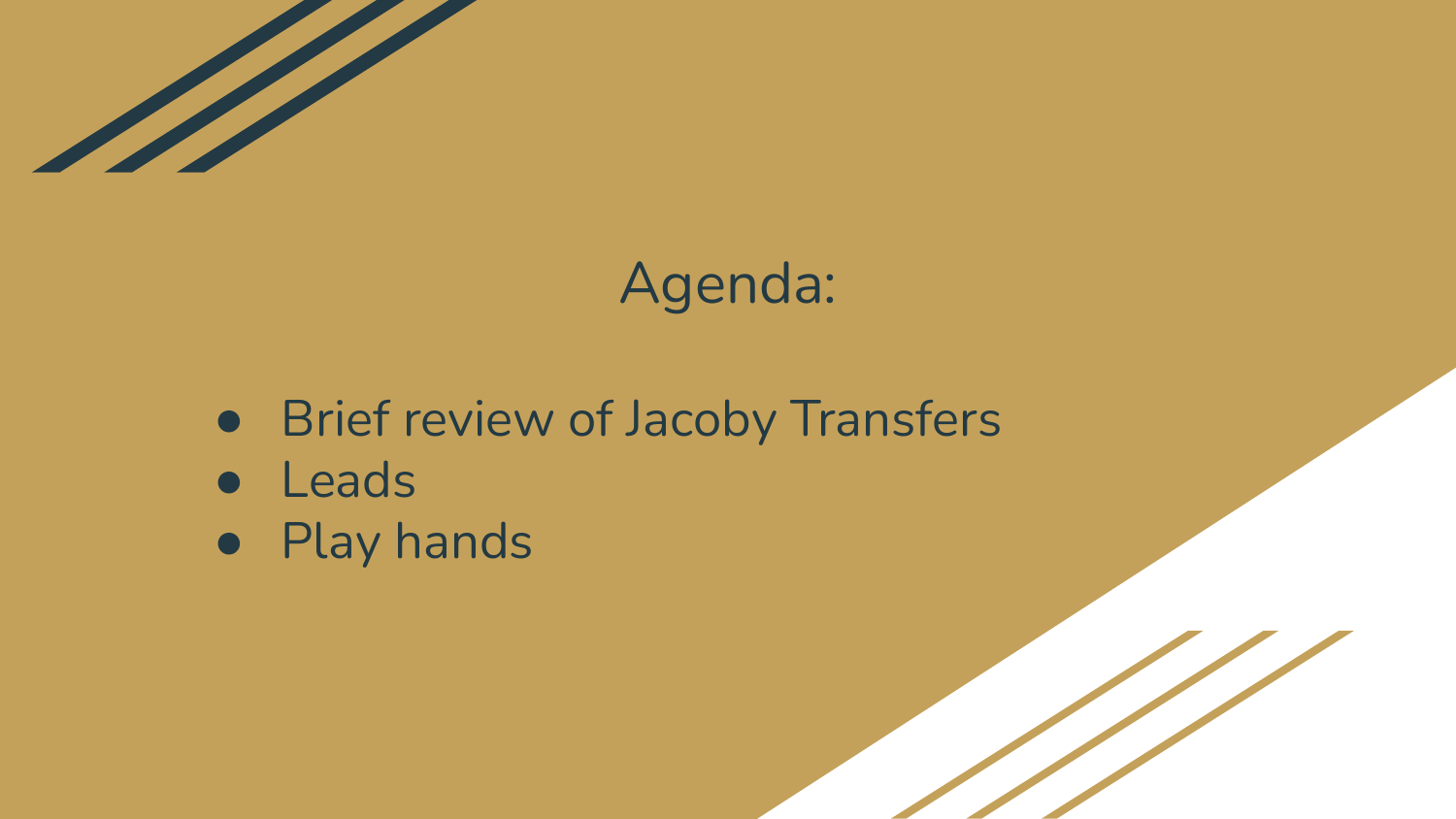#### **Jacoby Transfer Convention**

#### Purpose:

- Allows Responder to better describe their hand
- Keeps Opener's 1 NT hand hidden from opponents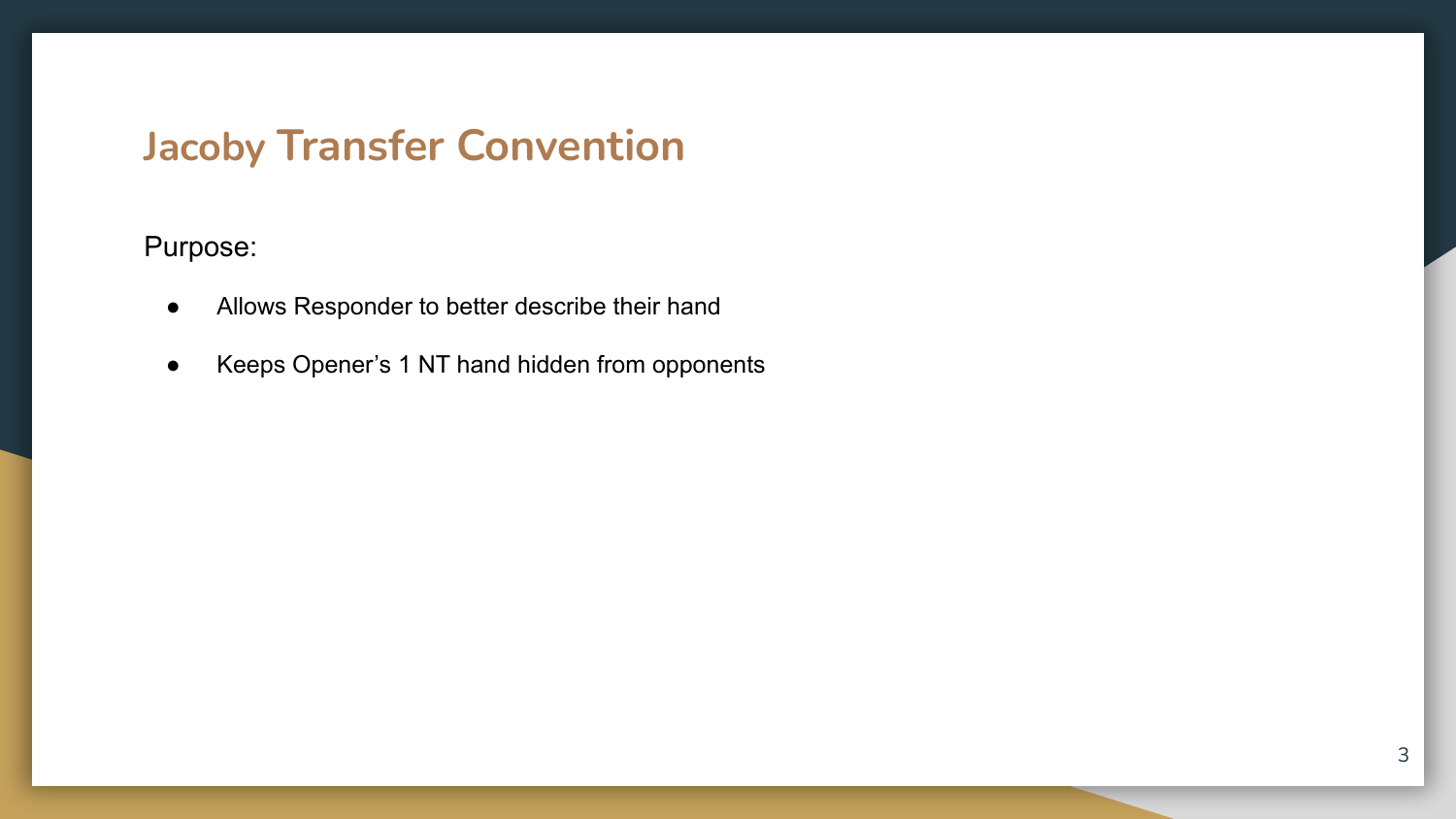#### **How does Responder initiate a Jacoby Transfer for Majors?**

- Responder **bids the suit one rank below** the major suit they hold
- Must have 5 or more of suit
- Can initiate Jacoby Transfer with as little as "0" HCPs
- The 1 NT opener **must verbally announce the transfer suit**.
- 1NT bidder **must** "accept" the transfer by bidding the next higher suit bid by his partner **unless there is an intervening opponent bid.**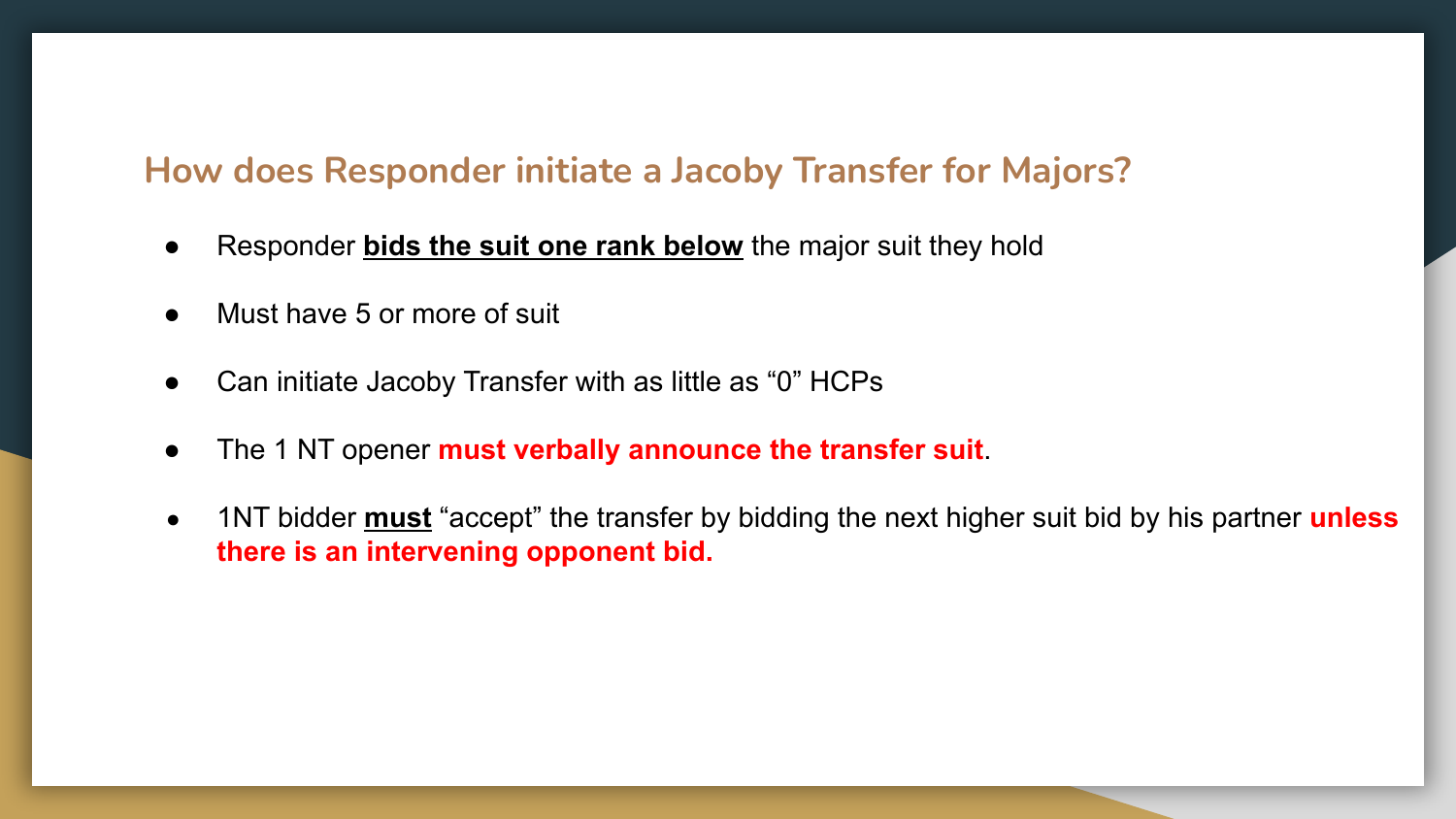#### **Jacoby Transfer Convention**

Example:

- Opener bids 1NT
- Responder bids 2♦ wants to transfer to HEARTS ♥
- Opener "says" and bids 2♥ (the next higher suit above ♦)
- What are Responder's 2nd bids????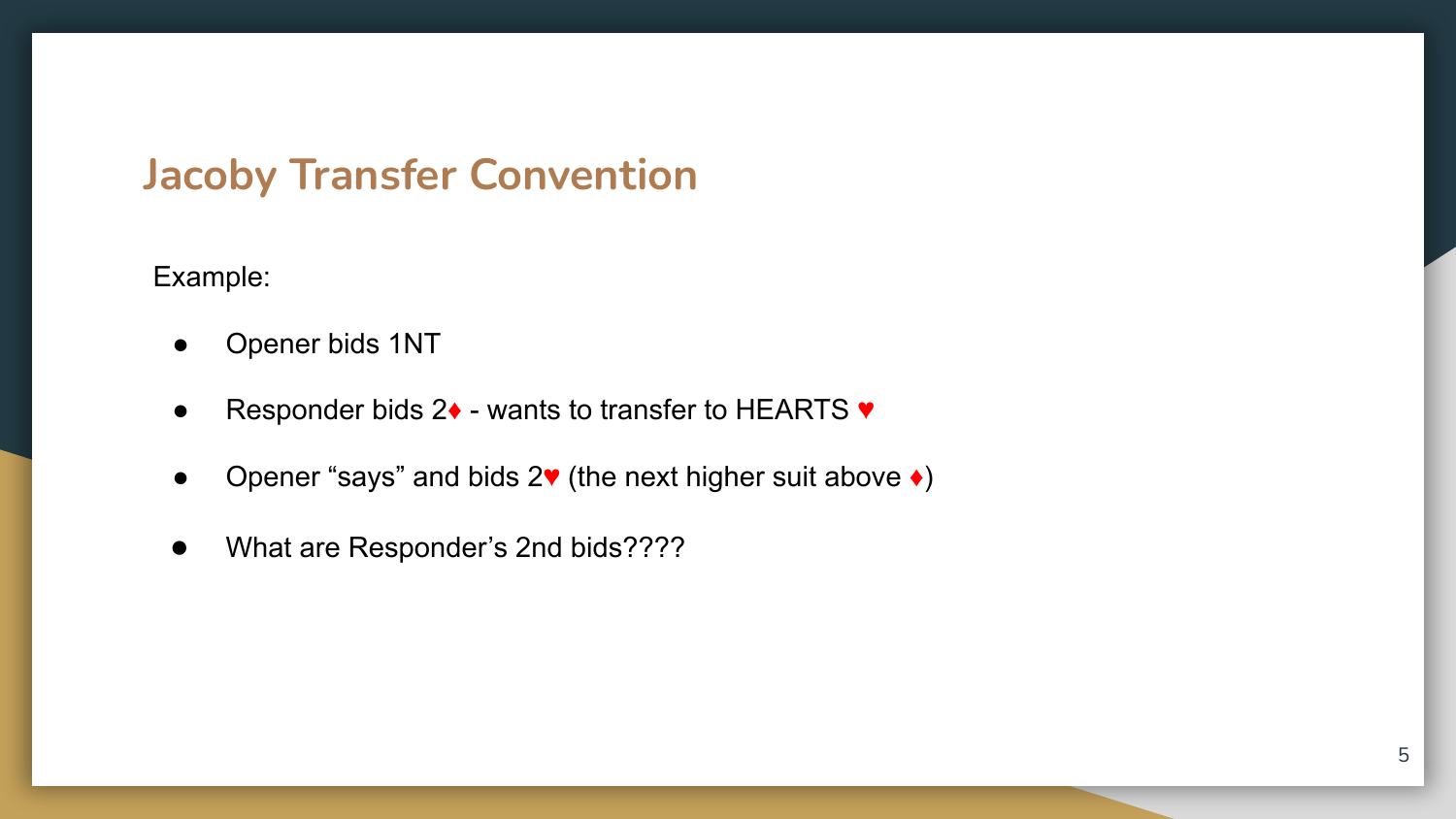#### Responder's rebid after Jacoby Transfer

| Responder's HCPs | Goal           | Recommended action                                                                                                     |
|------------------|----------------|------------------------------------------------------------------------------------------------------------------------|
| $0 - 7$          | Partscore only | <b>Transfer then PASS</b>                                                                                              |
| $8 - 9$          | Invite game    | Transfer then bid 2NT (with a 5 card major)<br>OR bid 3 of the major (with a $6+$ card suit)                           |
| 10 or more       | Force to game  | Transfer then bid a new suit (forcing) $OR$ 3NT<br>(with a 5 card major) or bid 4 of the major<br>(with a 6 card suit) |

**Opener can more easily place the contract after seeing the above responses.**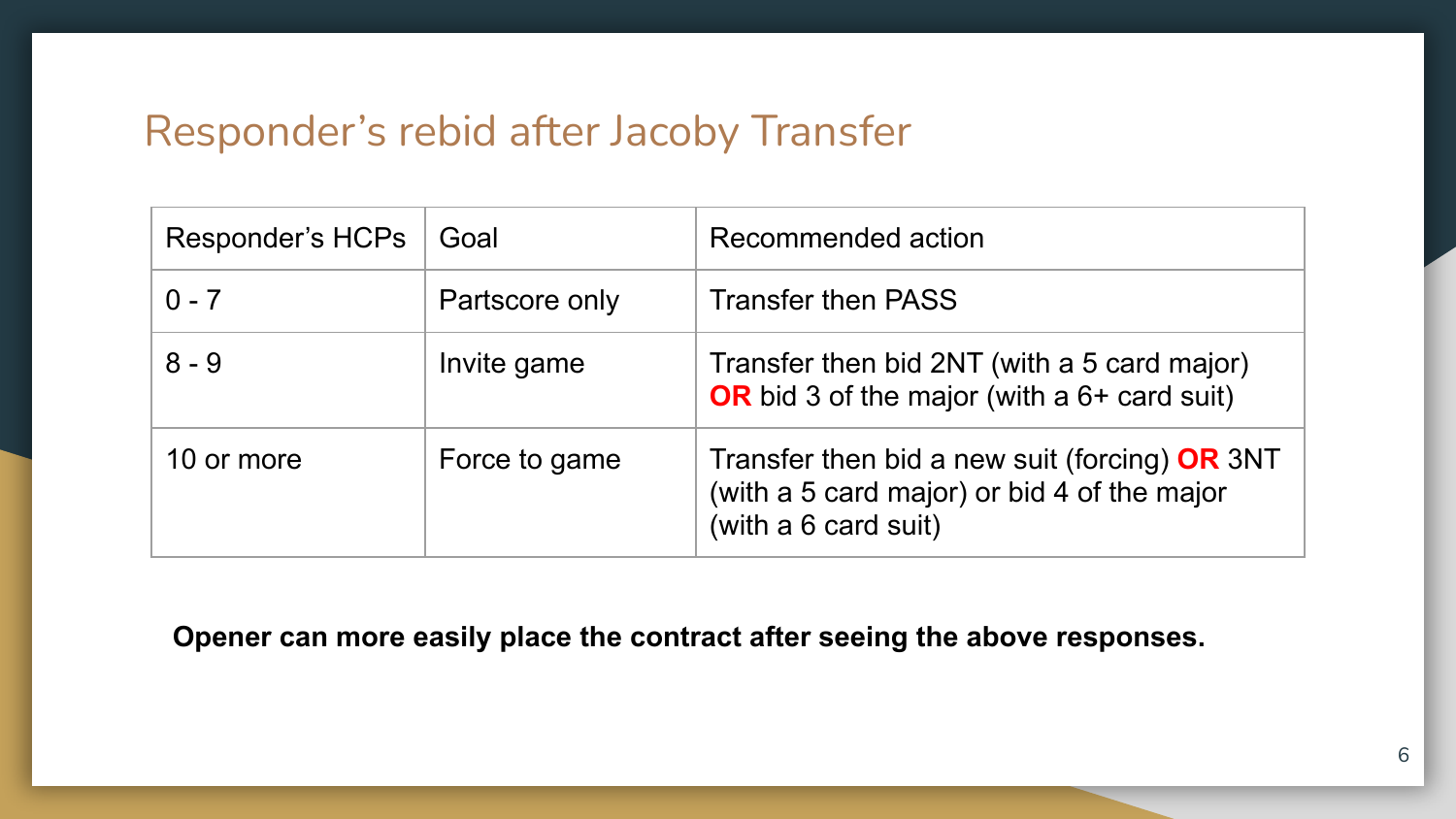

Partner bids 1NT

Your hand: ♦ Q J 9 7 6 ♥ Q 10 2 ♦ 6 5 4 ♦ 74 (5 HCP and 5 ♦)

Bid 2 ♥ (transfer to ♠) and then **PASS** after partner bids 2 ♠

Partner bids 1NT

Your hand: ♦ A 8 4 ♥ K J 9 8 2 ♦ 7 2 ♦ J 9 3 (9 HCP, 5 ♥s)

Bid 2  $\bullet$  (transfer to  $\bullet$ ) and then bid 2NT after partner accepts the transfer.

Partner can decide to bid further depending on shape and HCP...ex: PASS, 3NT, 3 or 4 ♥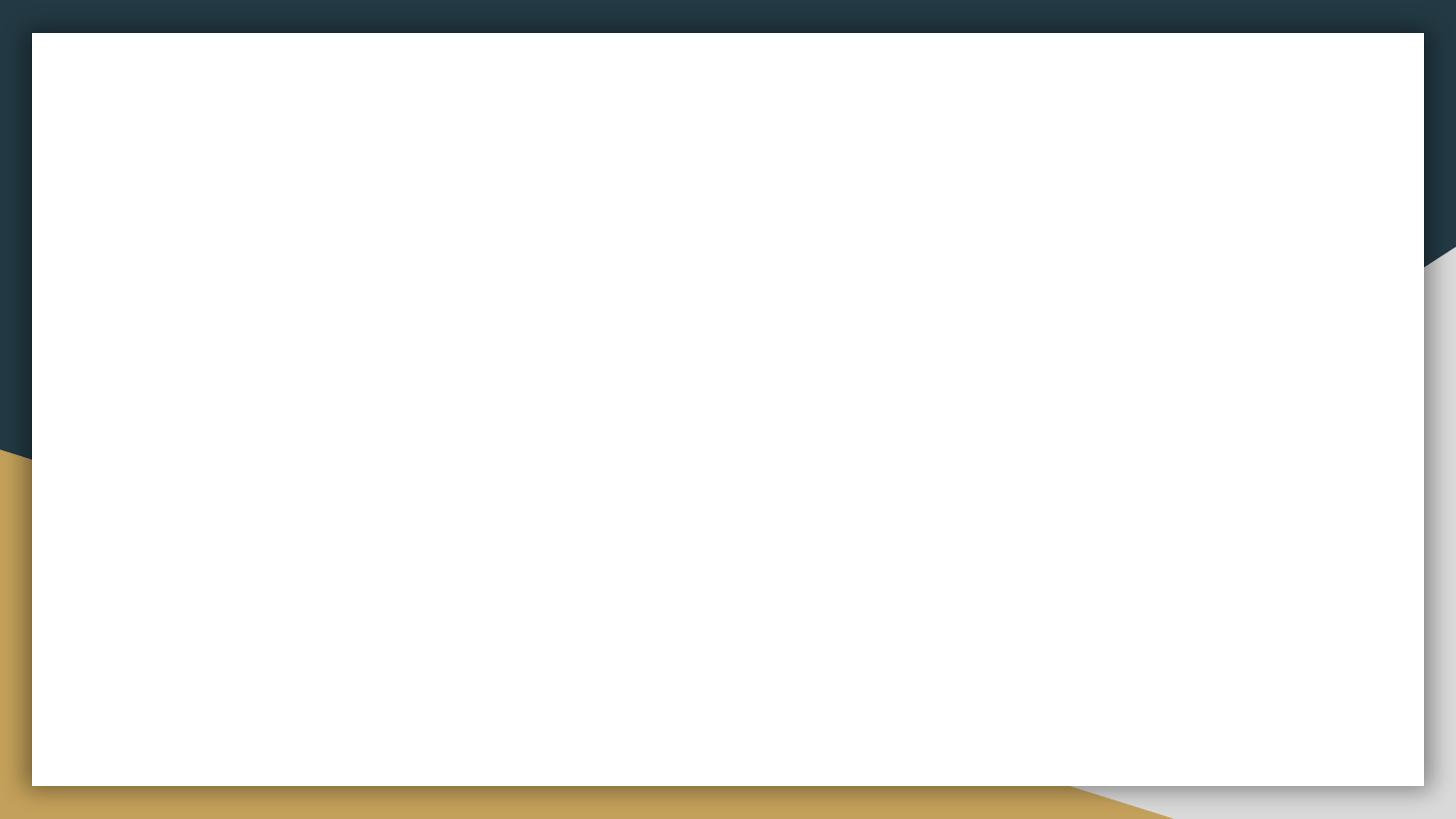

Partner bids 1NT

.

Your hand:  $\triangle Q$  J 9 7 6 ♥ 10 2 ♦ K 6 ♣ K Q 74 (11 HCP and 5 ♠)

- $\bullet$  Bid 2  $\blacktriangledown$  (transfer to  $\blacktriangle$ )
- Opener accepts the transfer and bids  $2 \triangleq$
- Responder can now bid 3  $\clubsuit$
- Opener may choose to bid 3 NT or Spades depending on their hand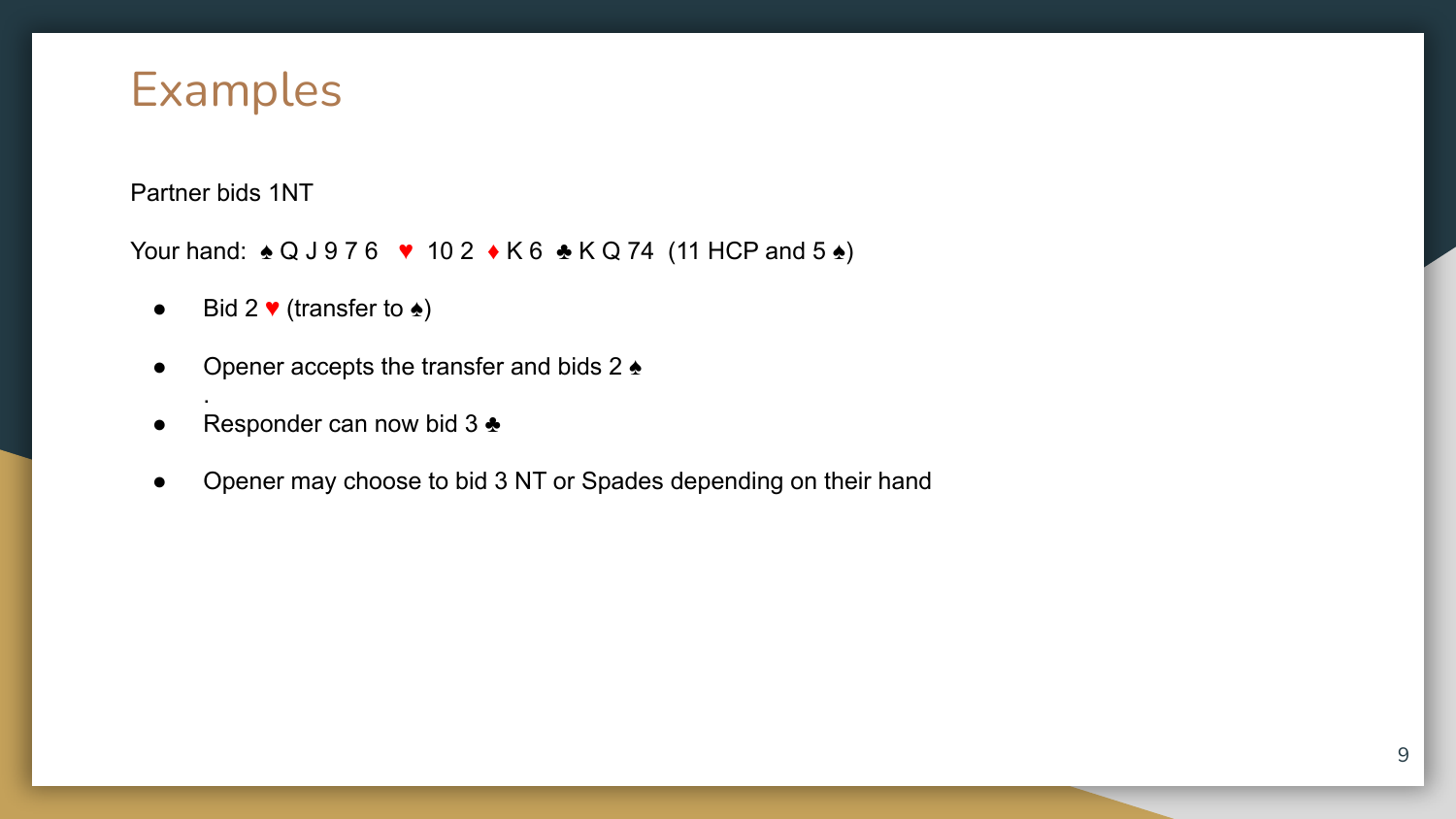## **What about transferring to minors?**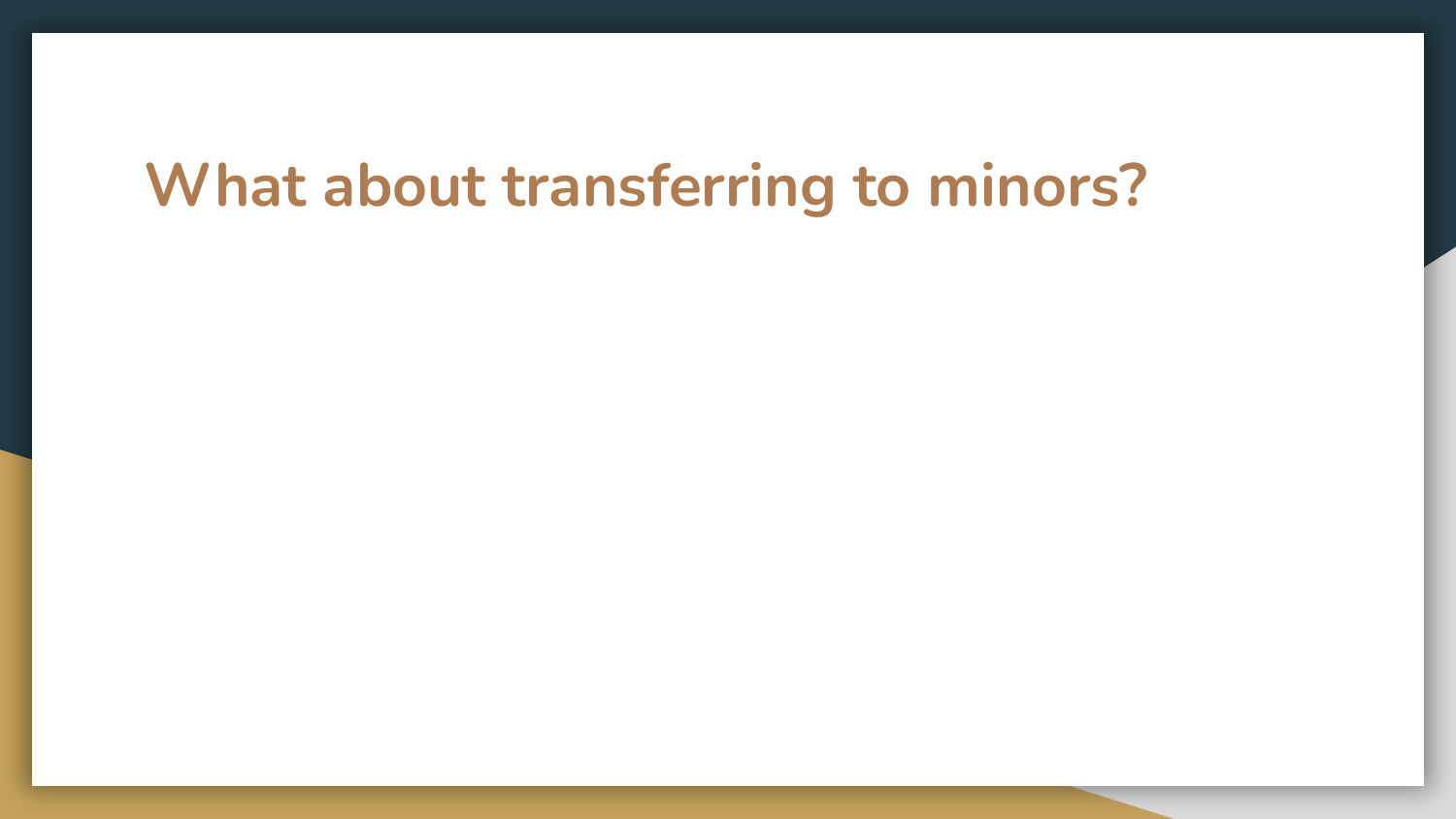#### **LEADS:**

#### **What should you LEAD?**

## **Is it a NT or suit contract?**

**How to tell partner if you like the lead or not?**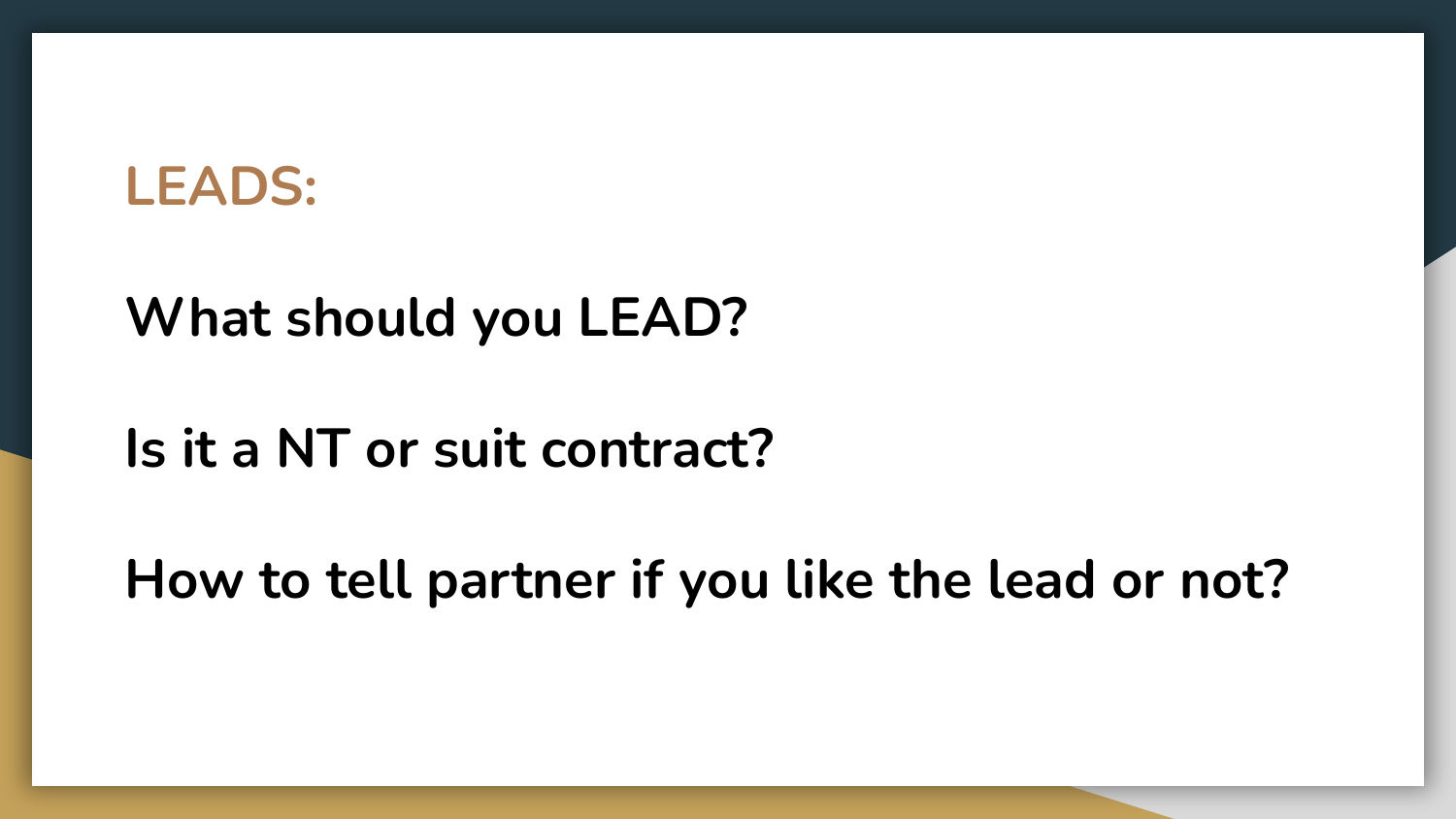#### **Lead definitions:**

## Sequence leads

| 3 card sequence   | $AKQx - KQJx - QJ10xx$ (3 touching honors)                |
|-------------------|-----------------------------------------------------------|
| 2 card sequence   | $AKxx - KQ98x - QJ7x$ (2 touching honors)                 |
| Internal sequence | $KJ109x - AQJ10 - KJ109x - AQJx$ (2 or 3 touching honors) |
| Broken sequence   | $KQ$ 10 9 x - two honors followed by a missing honor      |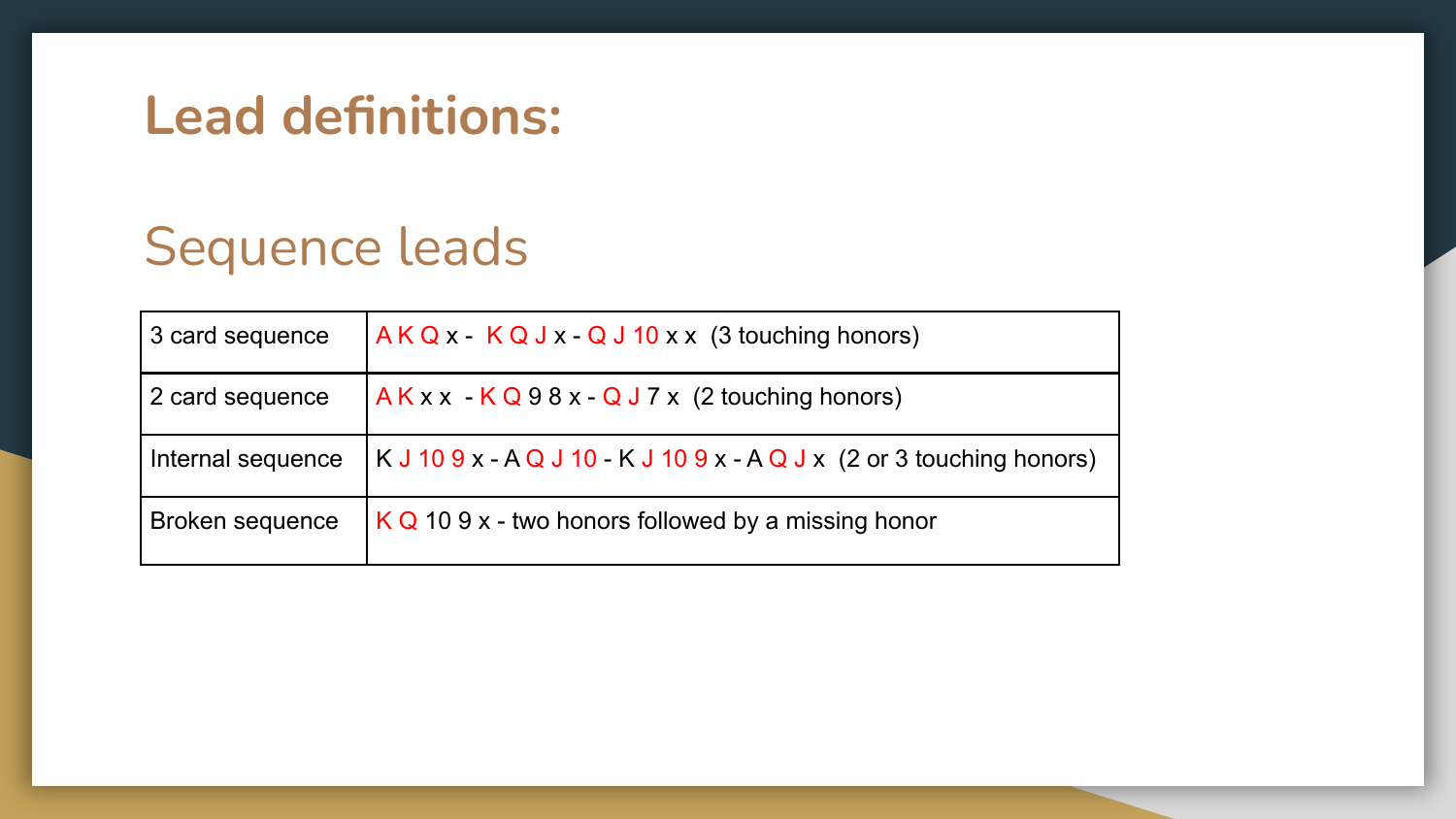## **Lead definitions - continued:**

| High/Low       | Doubleton in your hand - play the high card and then low card when you are<br>able - tells partner it is possibly a doubleton |
|----------------|-------------------------------------------------------------------------------------------------------------------------------|
| Top of nothing | Lead highest non-honor card of a "useless" suit like $86xx$                                                                   |
| Singleton      | The only card in a suit                                                                                                       |
| Tenace         | Two non-consecutive high cards of a suit, such as $A Q x x$ , K J x x                                                         |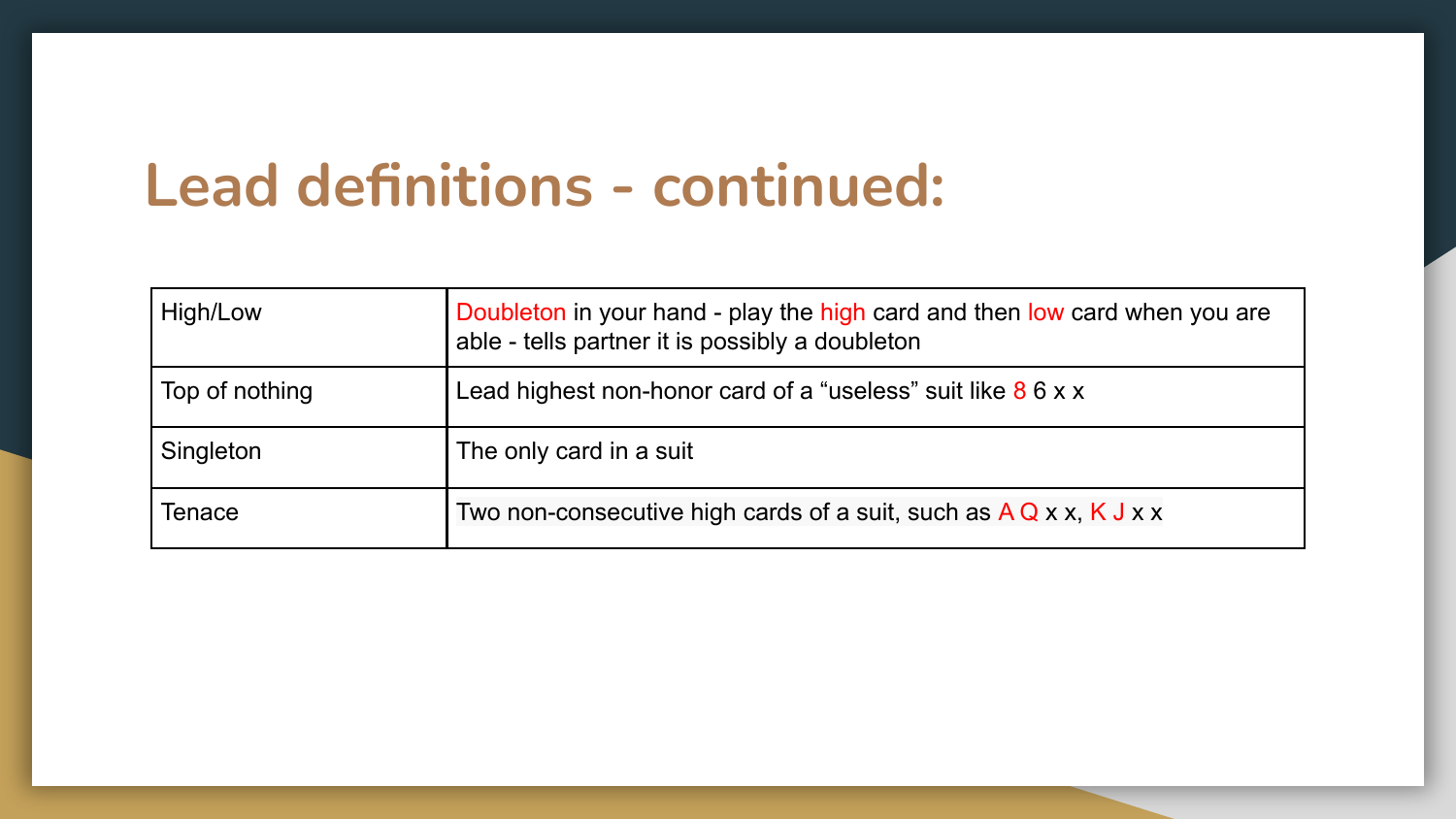## **Lead Guidelines against NT**

- #1 try to establish partnerships longest combined suit to create later winners
- Did partner open lead that suit
- Did partner overcall lead that suit
- If partner did not bid,
	- $\circ$  Lead the top of a 3 card sequence K Q J x or Q J 10 x
	- $\circ$  Lead the top of a 3 card broken sequence K Q 10 x or Q J 9 x
	- Lead the highest of two touching honors in an internal sequence K J 10 9
	- With NO sequence, lead the 4th best card in your longest and best suit K 7 6 4 2 or A 10 5 4 2 **Note: It is OK to lead away from an Ace in NT contracts**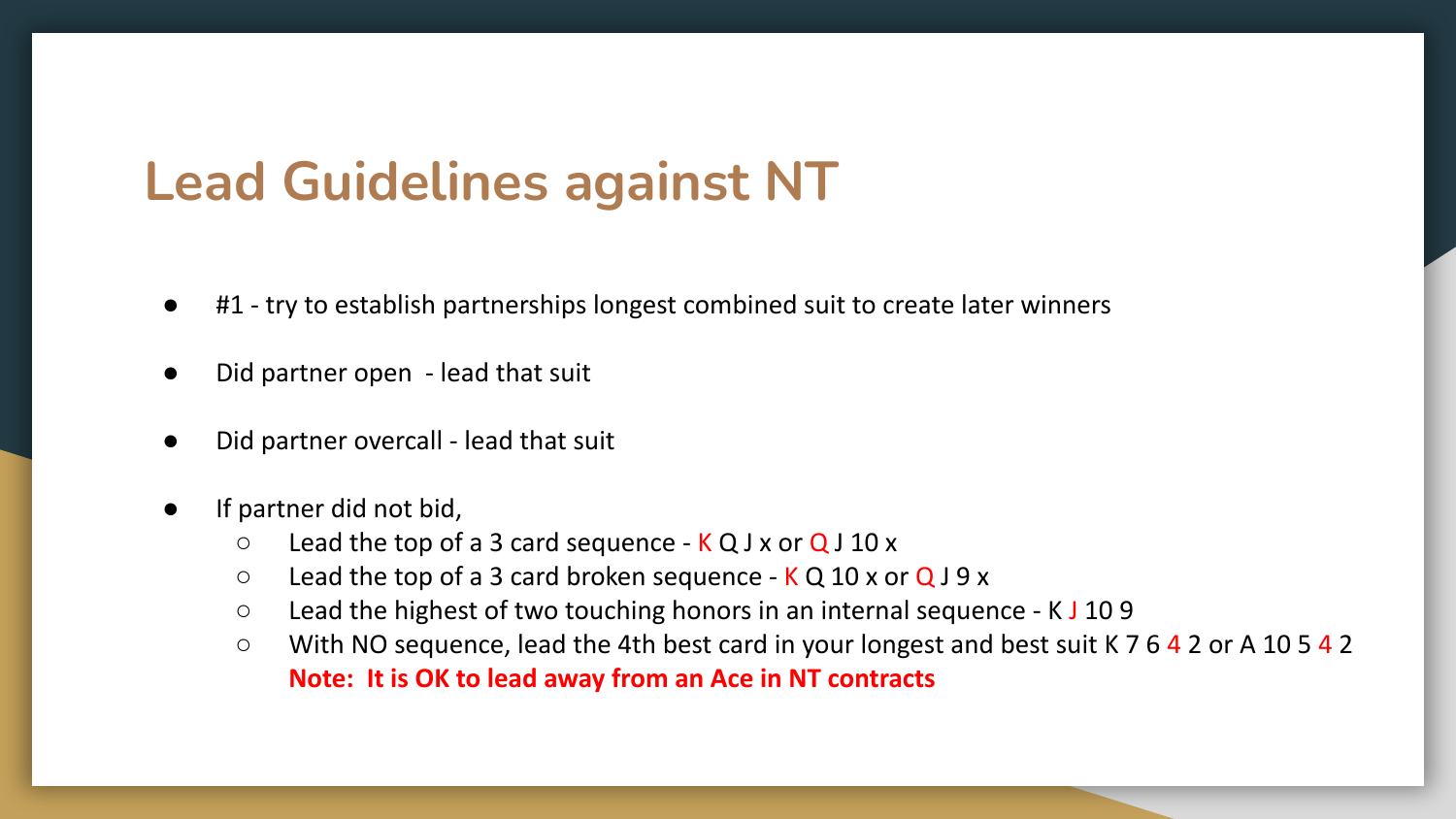## **Lead Guidelines against suit contracts**

- Best lead A K x you get to see the dummy to decide what to play next
- Did partner bid? Lead that suit. If doubleton, lead the top card, followed by 2nd card to give count
- Lead a singleton Ace is OK but would not lead any other honor
	- Do not under-lead away from an Ace
- Lead top of a 2 or 3 card sequence
- Lead 4th best
- Lead the Bottom of Something or the Top of Nothing (BOSTON)
	- Leading a low card suggests to your partner that you have an honor in that suit
	- Leading a higher card (7, 8, 9) suggests to your partner you don't like that suit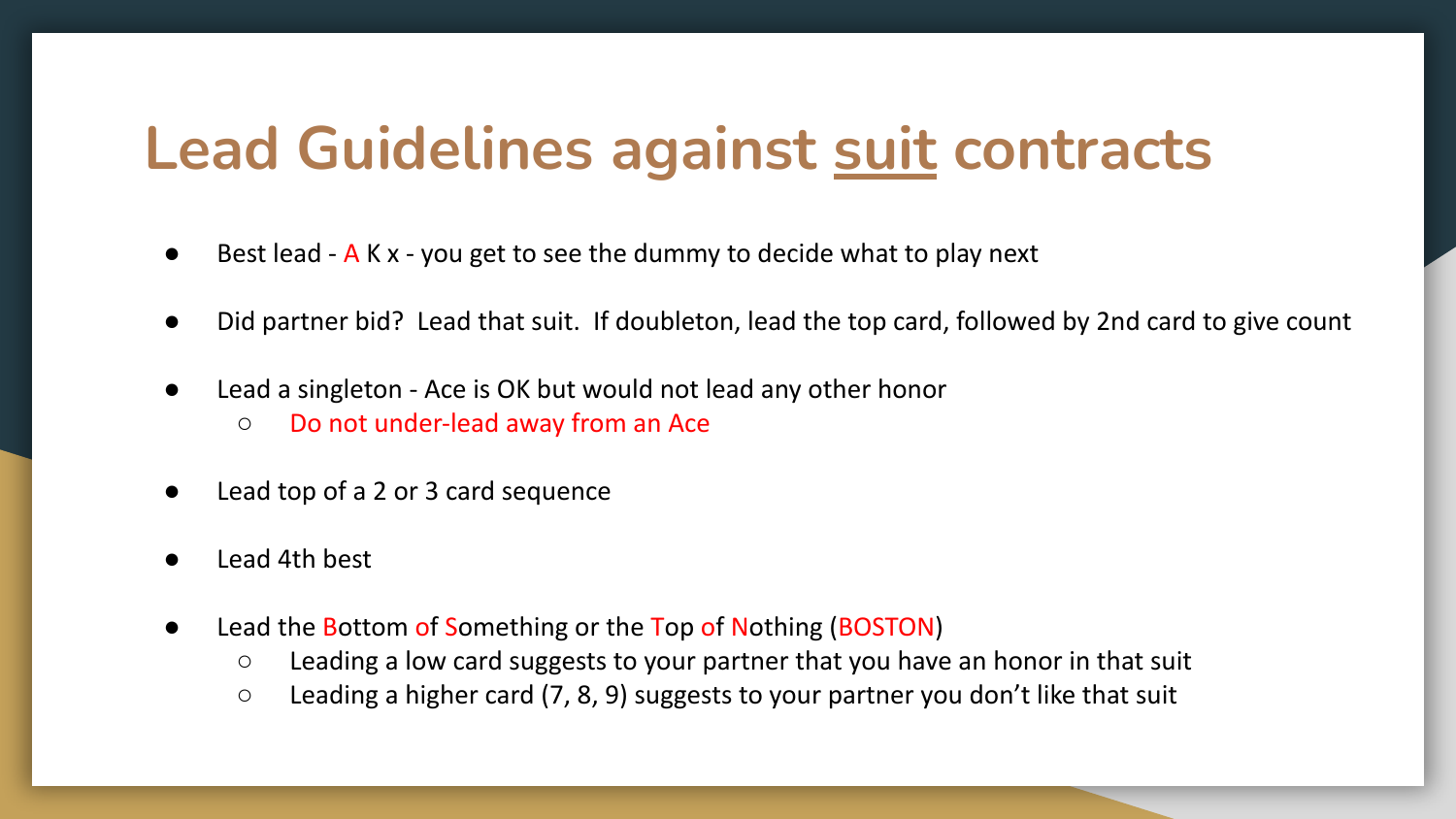#### Leads: When leading your **own** suit against a suit contract

- Leading A asks partner permission to follow with the K
- With a sequence of 2 or more touching honors (Q J X X), lead top of the sequence (Q)
- Leading a low card , tells partner you LIKE that suit
- Leading a high card (ex. 8,7), tells partner you do not like (HATE) that suit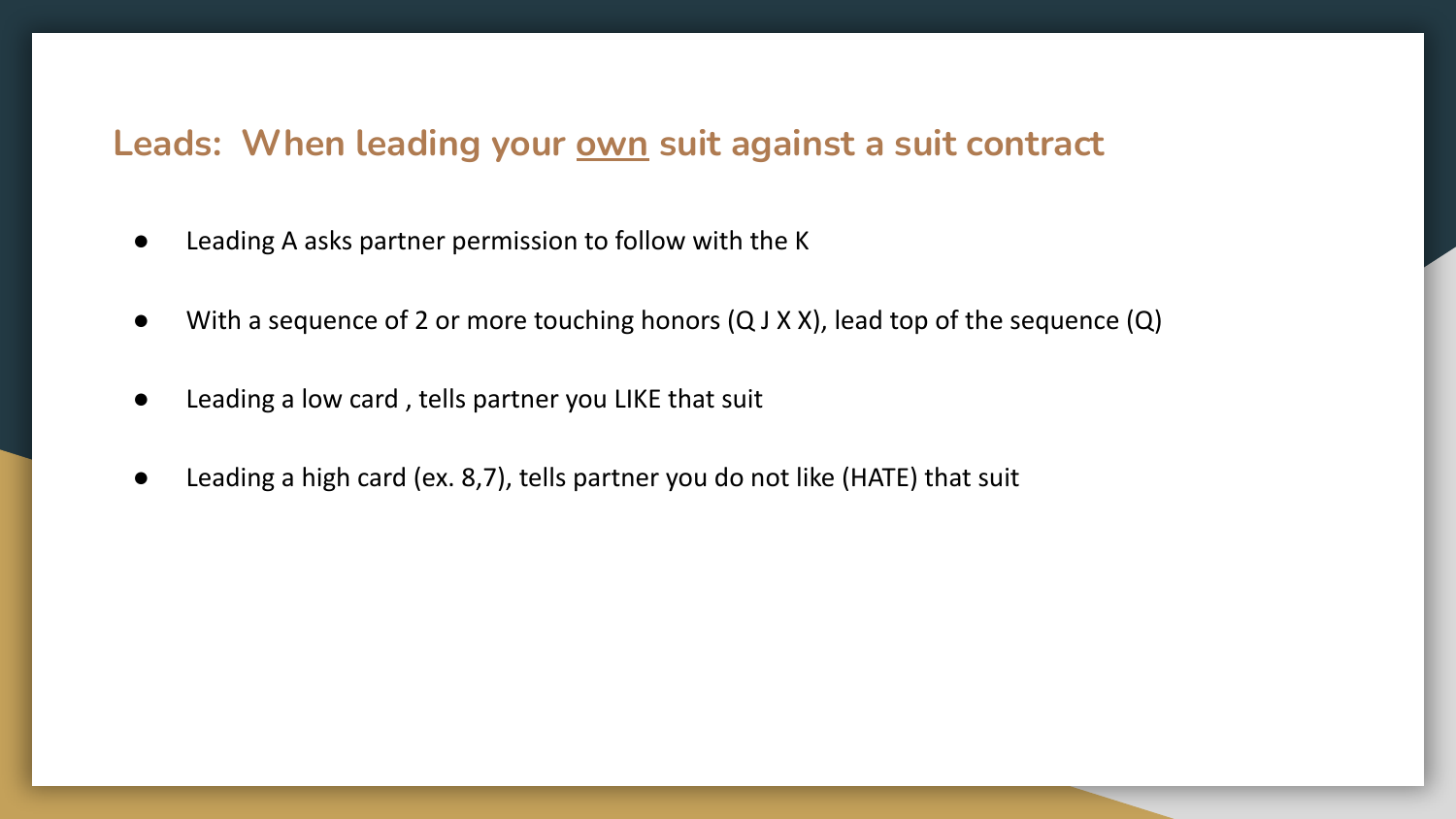## **Leading Attitude:**

**L**eading

**L**ow

**L**ikes

Just try to remember...

**L L L** 

**L**eading

**H**igh (**non-honor** - ex. 8,7)

**H**ates

Just try to remember...

**L H H**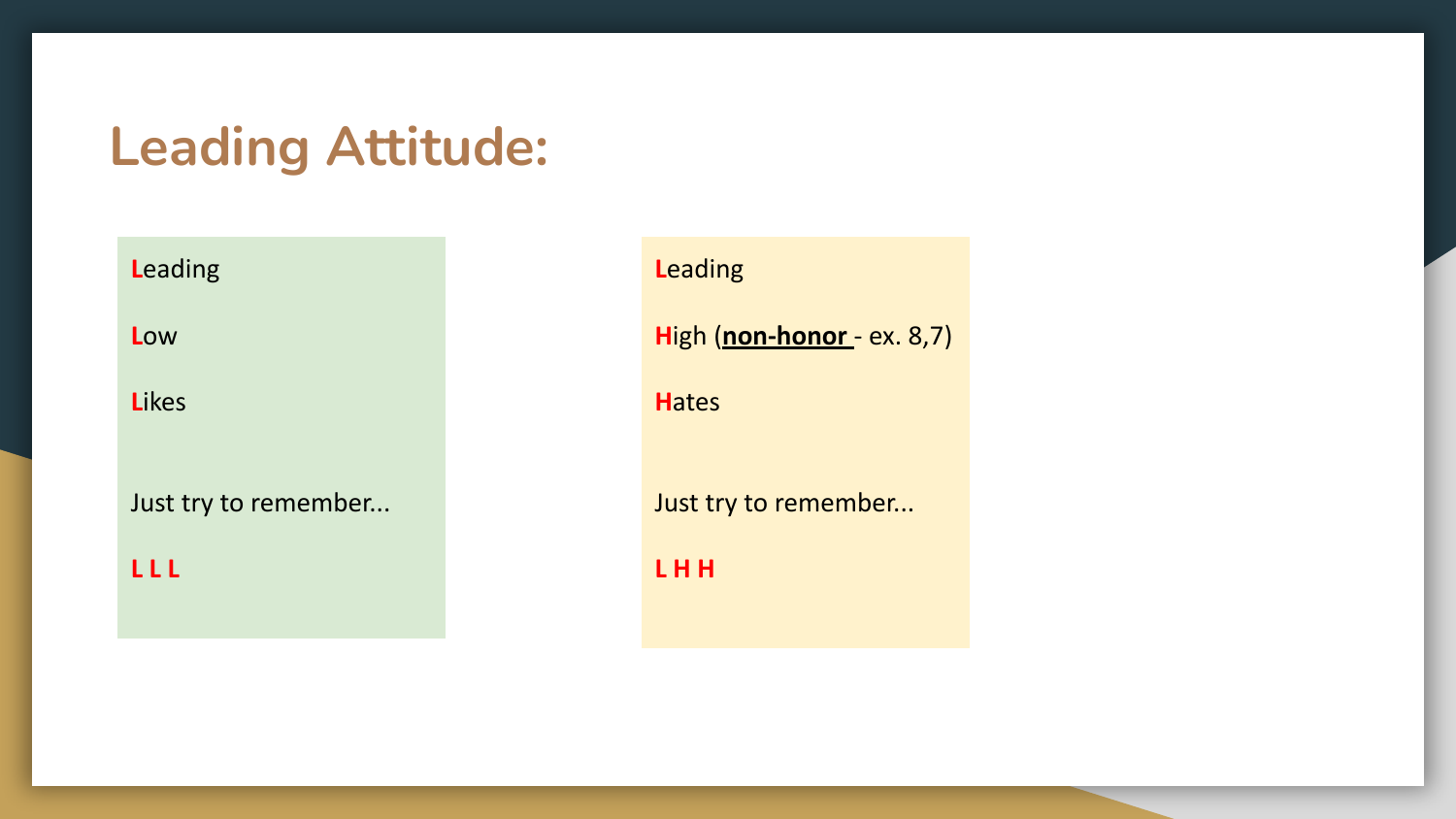## **When partner leads….**

- Three primary signal types
	- Count ways to tell partner how many of a suit you have
	- Suit Preference tell partner what suit to lead next
	- **○ Attitude** (most important signal) do you like the suit or not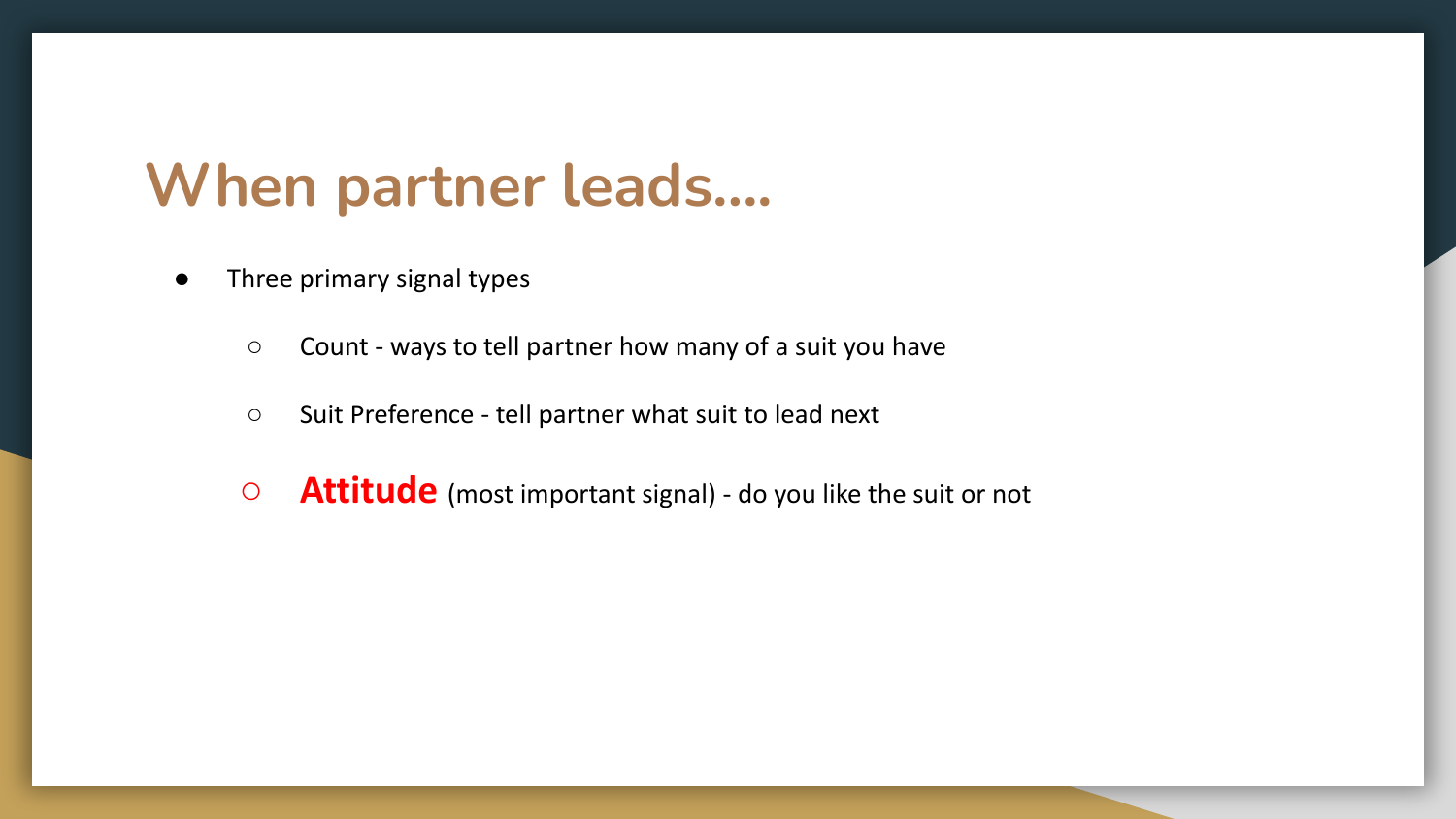#### **Attitude - following partners suit lead**

**F**ollowing **L**ow **H**ates Just try to remember... **F L H F**ollowing **H**igh **L**ikes **F H L** 

Just try to remember...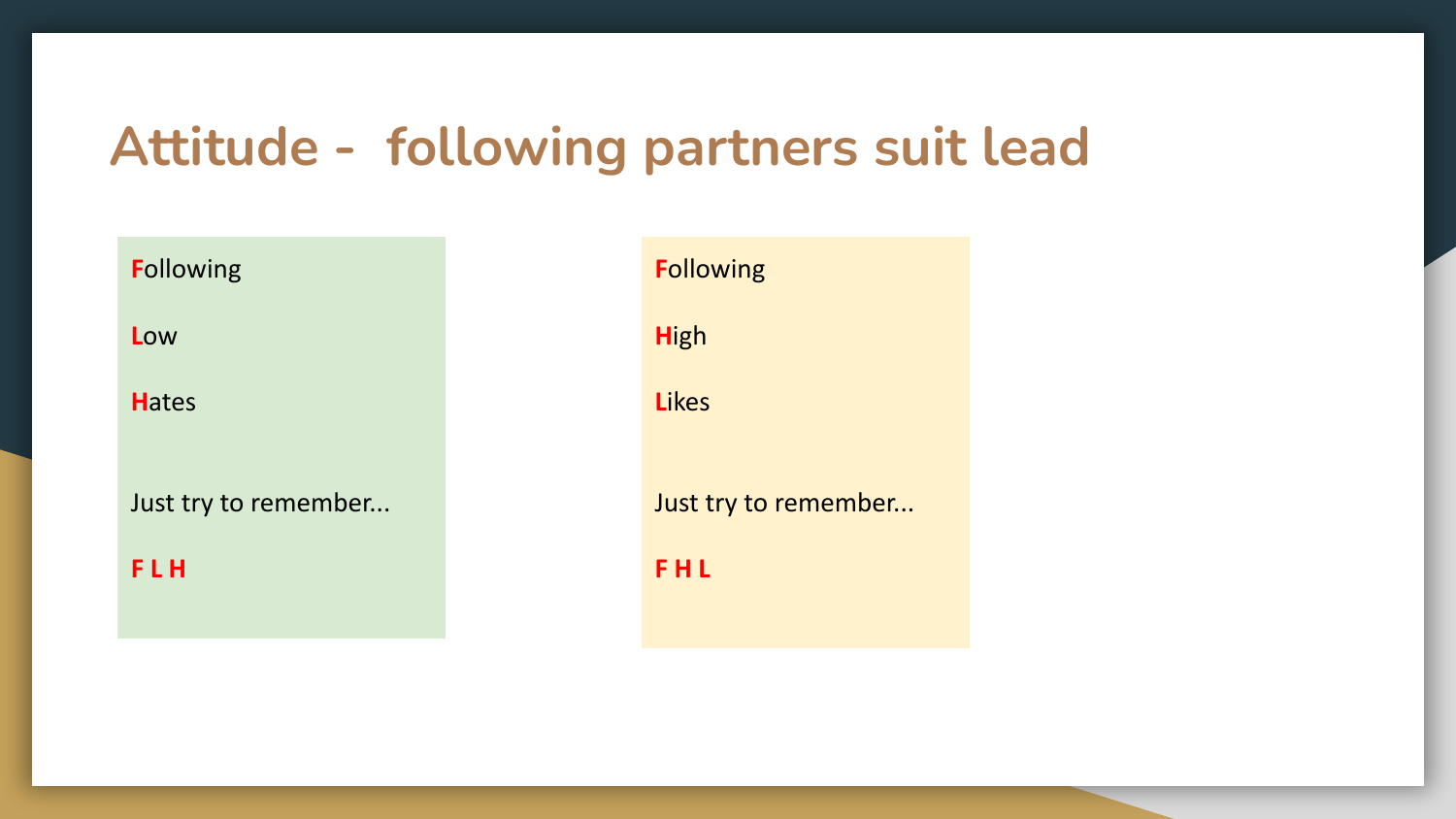#### **Discards**

**F**ollowing

**L**ow

**H**ates

Just try to remember...

**F L H** 

**F**ollowing

**H**igh

**L**ikes

Just try to remember...

**F H L**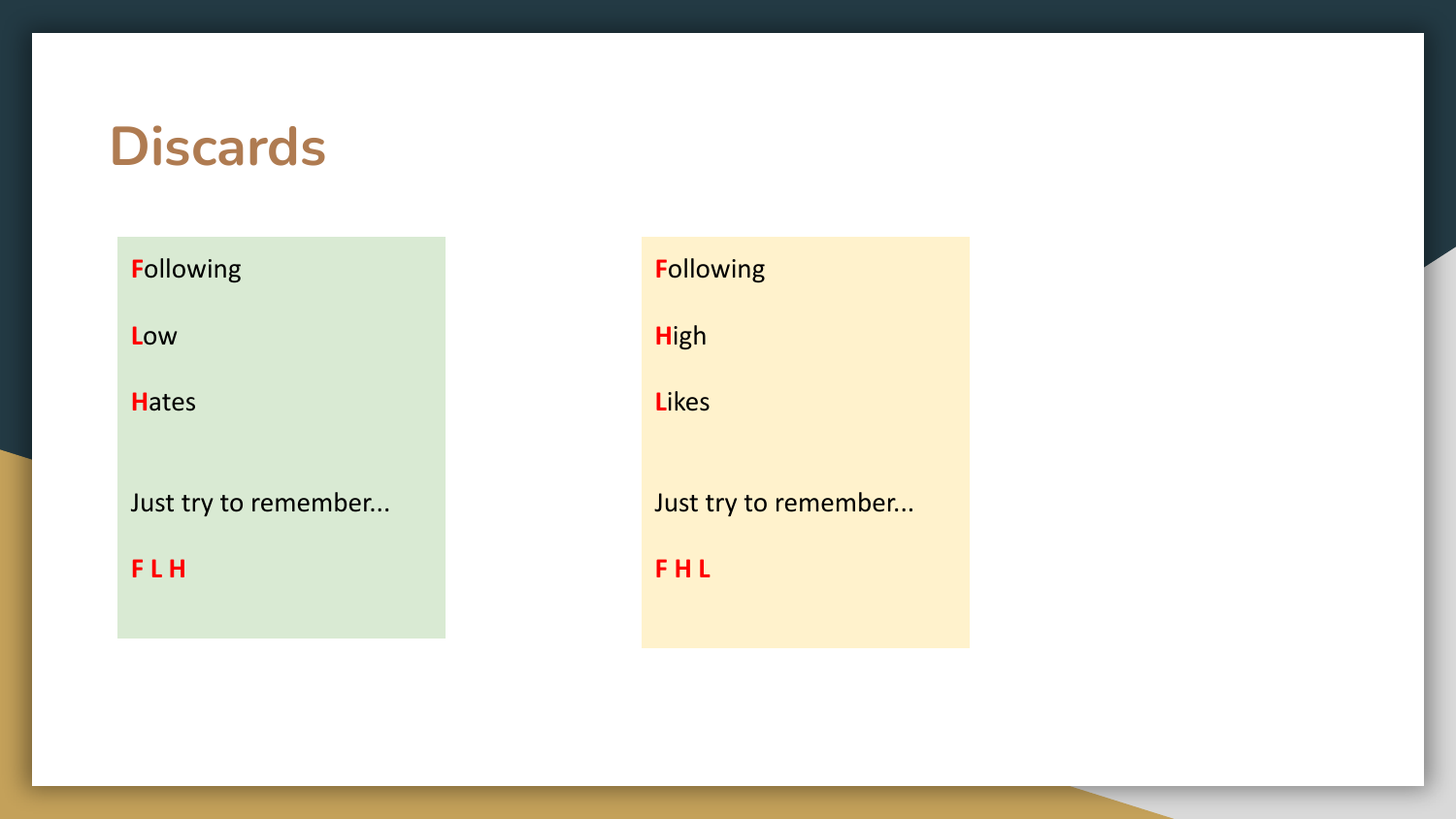**What would you lead as West? Contract is 3 N by South**

**Board 1**  $K3$  $\blacktriangleright$  AQ 1094 **South Deals**  $\bullet$  K 74 None Vul  $\div 1052$  $\bullet$  106  $\bullet$  J985  $N$  $\blacktriangledown$  K 8 7 6  $\bullet$  52 W E  $653$  $\bullet$  QJ92  $\mathbf S$  $A Q 763$  $-84$  $A Q 742$  $\vee$  J 3  $\bullet$  A 10 8  $\star$  KJ9